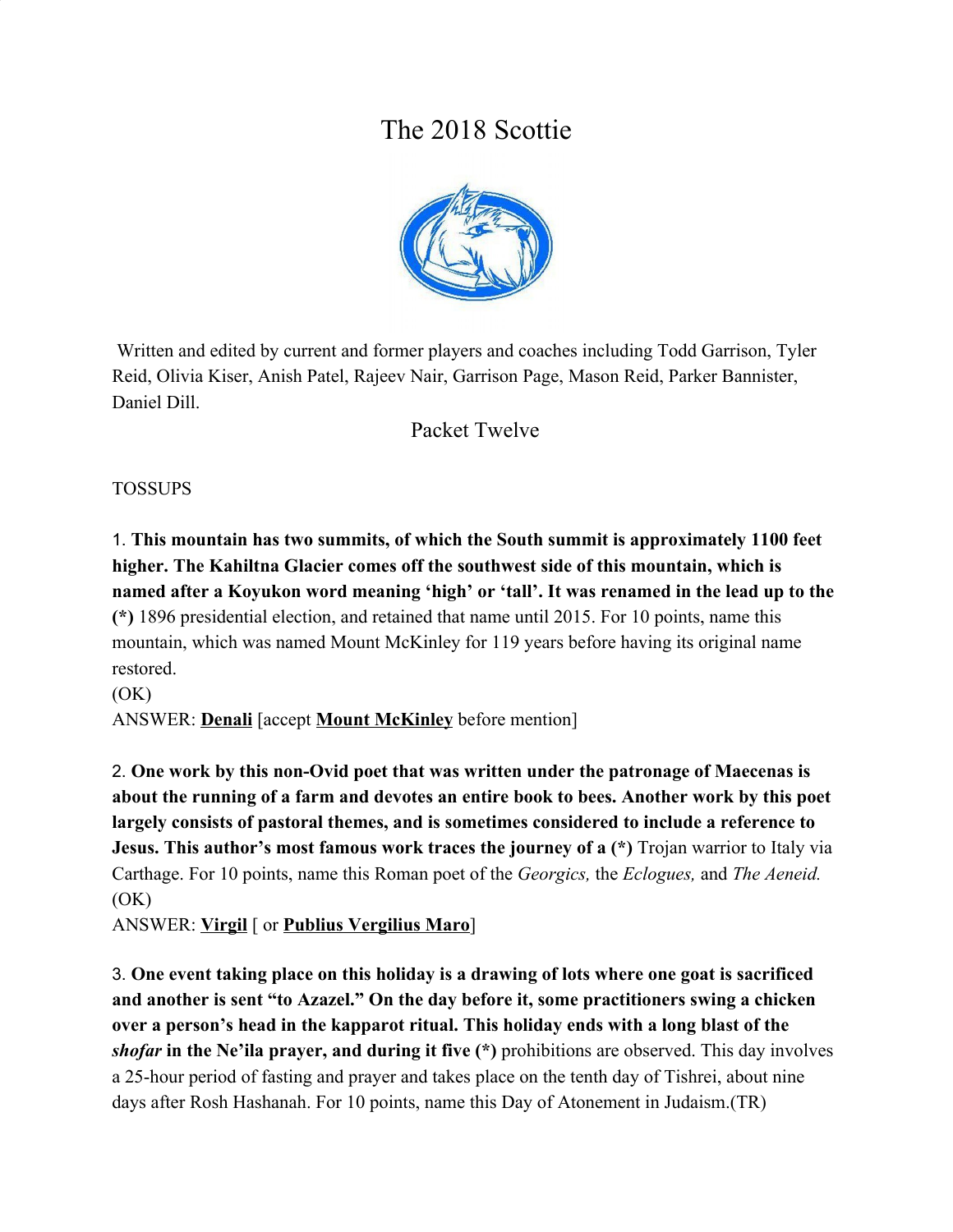ANSWER: **Yom Kippur** [accept **Day of Atonement** before mention]

4. **One commander in this battle refused to accept the terms of surrender due to the Article 10 controversy. The loss of Redoubts 9 and 10 crippled the defenses of one side in this battle that was preceded by a victory at the Battle of the (\*)** Chesapeake for the Comte de Grasse. Charles O'Hara, the deputy of General Charles Cornwallis, presented Cornwallis' sword to Benjamin Lincoln, the 2nd in command to George Washington in, for 10 points, this battle that effectively ended the American Revolution. (RN) ANSWER: Battle of **Yorktown**

5. **In the episode "Crocodile" in this series, a woman who has killed four people to hide a secret is caught after authorities read the mind of a guinea pig. The 2017 Emmy awards for Best TV Movie and Outstanding Writing for a TV Movie were won by the episode (\*)** "San Junipero" in this TV series. In this series' first episode, the British Prime Minister engages in a lude act with a pig in order to save Princess Susannah. For 10 points, name this British anthology series, reminiscent of *The Twilight Zone*, whose name calls to mind a dark, reflective surface. (TG)

ANSWER: *Black Mirror*

6. **Lebanese arms dealer Sarkis Soghanalian claimed this man helped finance the party of Jacques Chirac. First taking power during the 17 July Revolution, this man ordered the Al-Anfal campaign, which targeted (\*)** Yazidis, Assyrians, and Kurds. This leader of the Ba'ath party instigated the Gulf War by invading Kuwait. For 10 points, name this dictator of Iraq, overthrown in the 2003 invasion of his country.(AP) ANSWER: Saddam **Hussein**

7. **Prostaglandin synthesis is inhibited by this drug, as it modifies the COX-2 protein. The Kolbe-Schmitt reaction is used to produce a precursor of this drug. If this medicine is administered to children recovering from chickenpox, it may cause fatality through (\*)** Reye's syndrome. Oftentimes, this drug is chewed following a heart attack. This pharmaceutical is commonly derived from the willow tree and is known as acetyl-salicylic acid. For 10 points, name this anti-inflammatory drug developed by Bayer. (AP) ANSWER: **aspirin**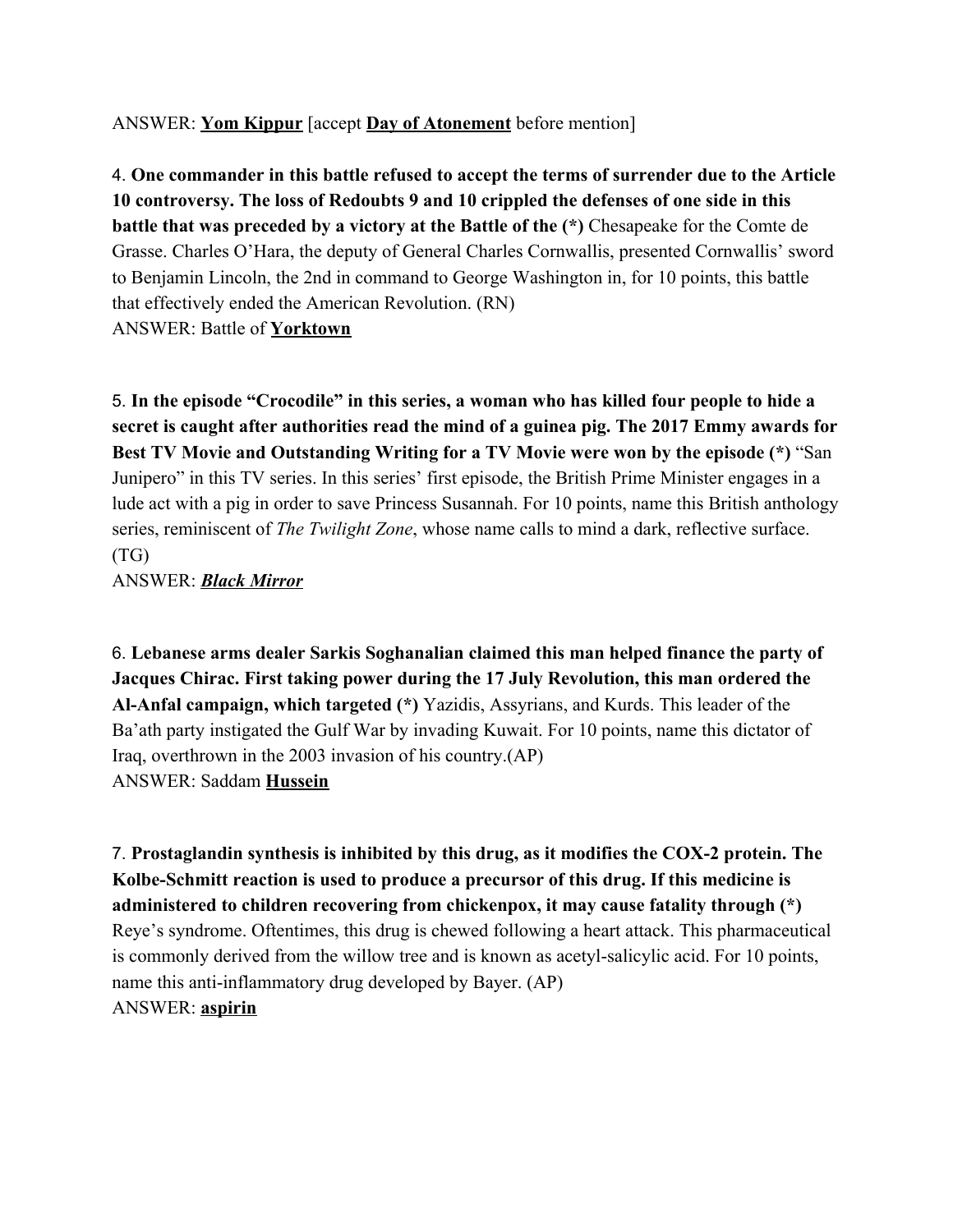8. **This country's creation myth involves a duck landing on the knee of a goddess and laying eggs after that goddess had been floating in primal waters for seven hundred years. Louhi, the Mistress of Pohjala, agrees to give her daughter in marriage in return for a magic (\*)** mill called the Sampo in a story from this country's mythology. Vainamoinen wins a singing contest and journeys to Tuonela in, for 10 points, what country whose folklore was collected in the *Kalevala*. (TG)

ANSWER: **Finland** [or **Suomi**; accept the Republic of **Finland** or **Suomen** Tasavalta]

9. **The Gutenberg discontinuity is an area where seismic waves change velocity, and also helps separate this region from a deeper region. J. Tuzo Wilson hypothesized regions in this layer that are abnormally hot, called this layer's (\*)** plumes. The asthenosphere makes up the upper layer of this region, and its fluidity is responsible for plate tectonics. This layer is roughly 85% of the Earth's volume. For 10 points, name this layer of the Earth that is between the outer core and crust. (MR)

ANSWER: **mantle**

10. **In this work, a character lends his biochemistry book to a carriage driver after leaving it in his carriage. Another character in this novel wears a red scarf while dancing with Denis Eady, and a cat interrupts a dinner in it by breaking a (\*)** pickle dish. Zenobia takes care of Mattie Silver and the title character of this novel after they crash a sled into an elm tree. For 10 points, name this Edith Wharton novel set in Starkfield, Massachusetts. (GP) ANSWER: *Ethan Frome*

11. (OK) **One member of a group in this movement was killed after running in front of the king's horse at a race. Other proponents of this movement were the intended targets of the Cat and Mouse act, which was intended to end the practice of (\*)** force-feeding prisoners while on hunger strike. A leader of this movement was Emmeline Pankhurst. For 10 points, name this cause, championed by the Women's Social and Political Union, which advocated for women's right to vote.

ANSWER: women's **suffrage** [accept: anything involving **women** and the **right to vote** before mentioned]

12. **This piece was originally intended as the second movement of another piece, but the composer decided to make it into a stand alone work after it received a standing ovation at the premier. The films** *Platoon* **and** *Elephant Man* **featured this composition, and a choral adaptation of this work is named (\*)** "Agnus Dei." For 10 points, name this slow movement from *String Quartet No. 1, Opus 11* by Samuel Barber that was played at the funerals of both FDR and JFK. (TG)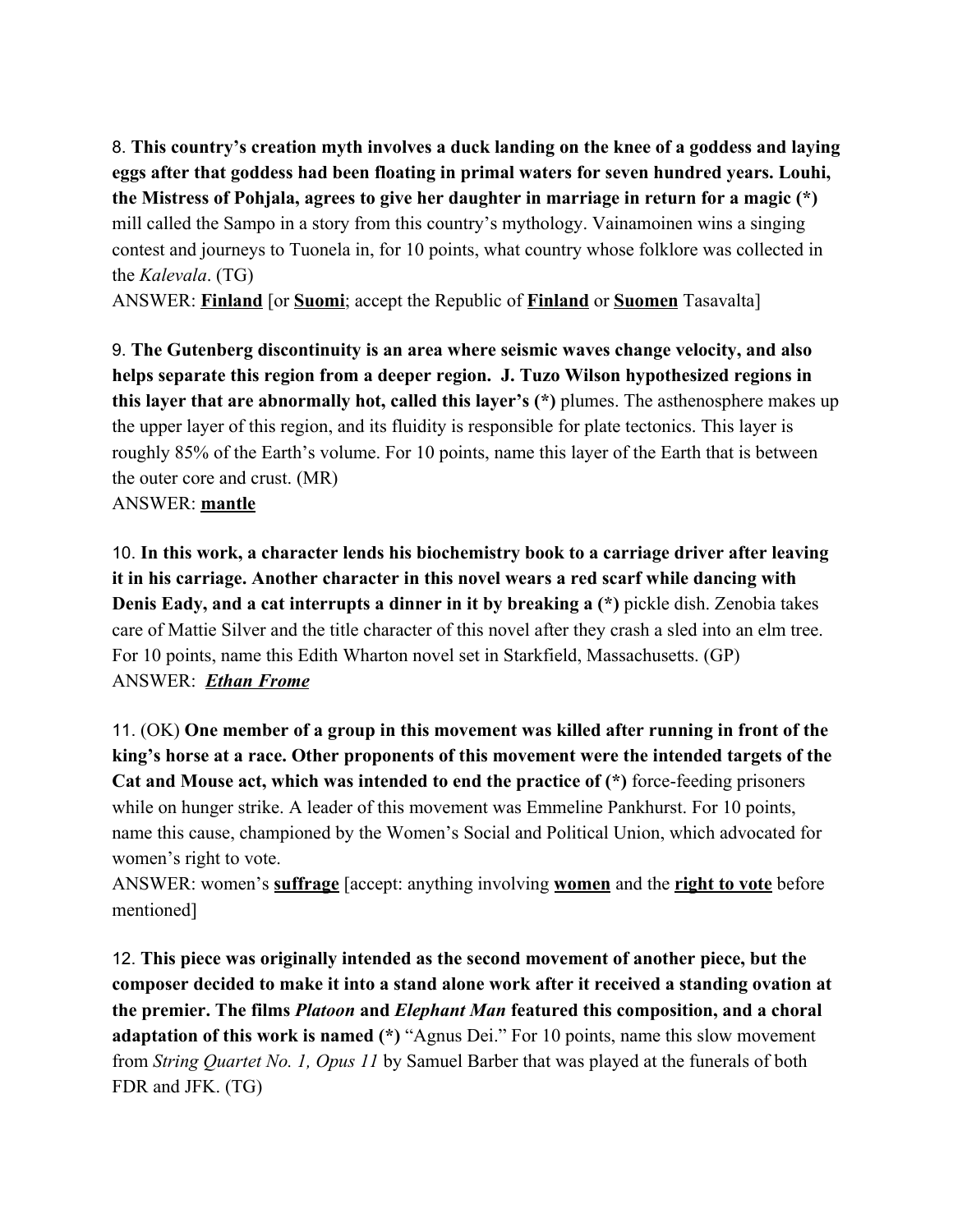#### ANSWER: *Adagio for Strings*

13. **The second section of this work criticizes a system of marriage in which men "take the greatest pleasure in seducing each other's wives." This work calls for ten planks including a graduated income tax and the abolition of all rights of inheritance. The preamble of this work claims that "all the old power of Europe have entered into a Holy Alliance," and this work discusses the (\*)** class struggle between the proletariat and the bourgeois. "A spectre is haunting Europe" opens, for 10 points, what work by Friedrich Engels and Karl Marx outlining a namesake political ideology? (RN)

#### ANSWER: **Communist Manifesto** [or **Manifesto of the Communist Party** or **Manifest der Kommunistischen Partei**]

14. I**n a work by this author, an unidentified man's body is found by Jacobus on a 400-acre farm that Mehring bought on a whim, but is simply buried where it is found because he is black. Rosa moves in with Conrad after her father dies while in prison for his activism in another novel by this author of the (\*)** *Conservationist*. A black servant shelters the Smales family in a well known work by this Nobel winning author of *The Burgher's Daughter*. For 10 points, name this author of *July's People*.(TG) ANSWER: Nadine **Gordimer**

15. **This man appeared as Mario, the best friend to Shock, in the revival of** *The Electric Company* **on PBS. This man won his first major awards for a work that featured three days in the lives of Usnavi, Nina, and Benny. That work was (\*)** *In the Heights*. This playwright, composer, and actor is set to appear as a lamplighter in the December 2018 release of *Mary Poppins Returns*. For 10 points, name this lyricist who achieved fame for the soundtrack to *Moana* and his broadway musical *Hamilton*. (TG) ANSWER: Lin-Manuel **Miranda**

16. **In 1738, French astronomers Bouguer and Marie de La Condamine traveled to Chimborazo to prove that a pendulum exerted this force on a mountain. The redshift due to this phenomenon was proven by the Pound-Rebka experiment. This interaction first appeared during the Planck epoch, and this (\*)** force is the weakest of the four fundamental forces. For 10 points, name this force of attraction between objects with mass or energy. (MR) ANSWER: **gravity**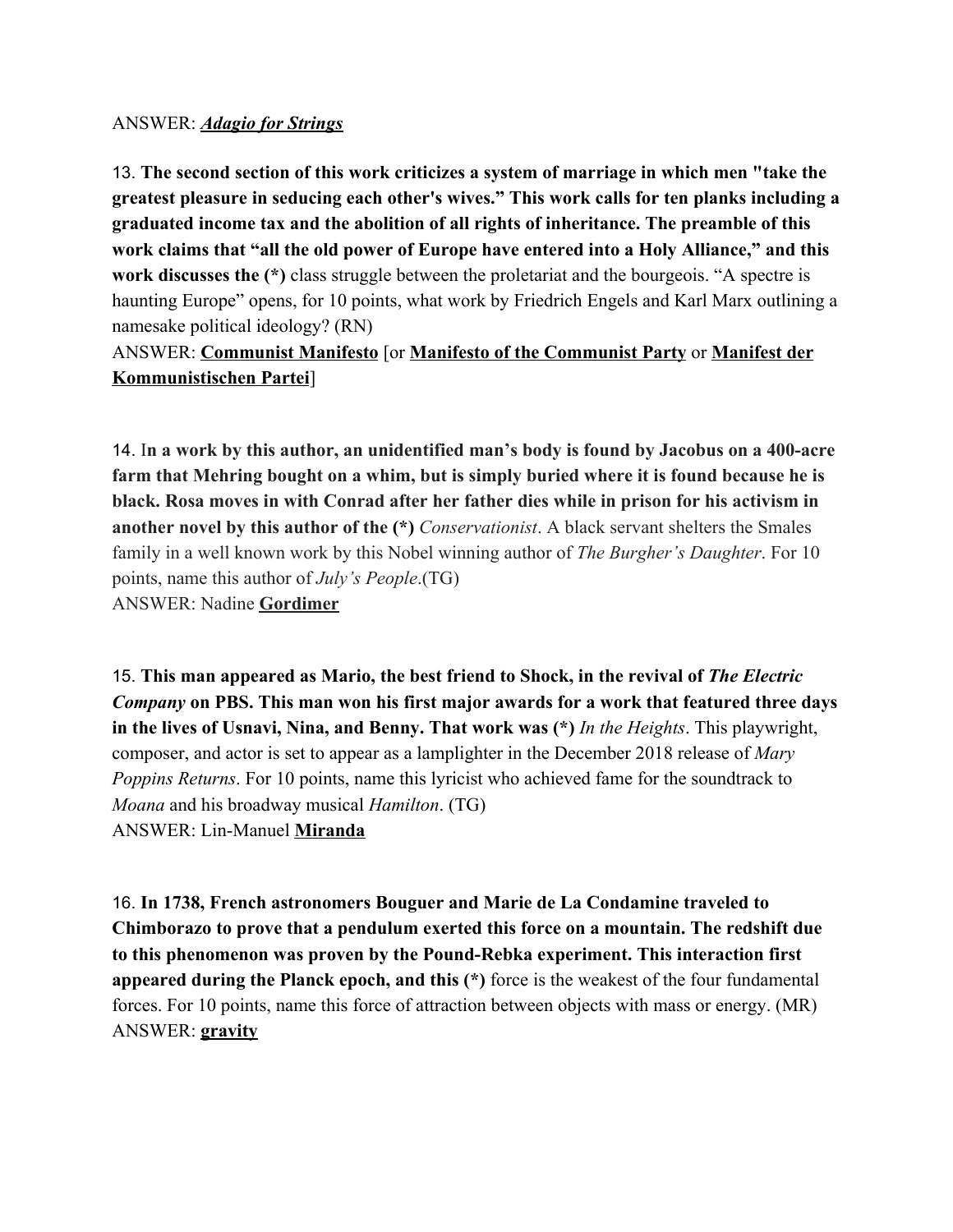17. **This phylum of organisms represents 90 percent of all animals that live on the seafloor, and these organisms were the only ones to survive the Challenger Explosion. It is unclear whether or not pigmented spots on organisms of this phylum are used for photoreception. This phylum of pseudocoelomates [soo-doh-see-la-mates] (\*)** excretes nitrogenous waste in the form of ammonia. Hookworms, a member of this phylum, often infect people in countries with poor sanitation. For 10 points, name this phylum that contains the roundworms. (MR) ANSWER: **nematoda** [or **nematodes**; prompt on **roundworms** until read; accept *C. elegans* in first sentence]

18. **A member of the Red Orchestra named Richard Sorge sent a warning to one side of this campaign. Operation Citadel was the last major offensive in this campaign that was doomed after Operation Case Blue failed. This invasion featured the naval battle of Smolensk and violated the (\*)** Molotov-Ribbentrop pact. This campaign saw the failed siege of Stalingrad and opened the Eastern Front of World War 2. For 10 points, name this 1941 failed invasion of the Soviet Union by Adolf Hitler. (RN)

ANSWER: Operation **Barbarossa** [or Fall **Barbarossa** or Case **Barbarossa**; accept Hitler's invasion of USSR or similar before "failed"]

19. **In the poem "The Blackbird of Glanmore", this man's brother is referred to as "A little stillness dancer," describing his death at only four years old. Big Jim Evans says "it was a hard blow" in this author's poem "Mid-Term Break," and this poet also penned "Between my finger and thumb, the squat pen rests. I'll (\*)** dig with it." That poem, "Digging," is in his collection *Death of a Naturalist*. For 10 points, name this Irish poet known for his groundbreaking translation of *Beowulf*. (TG) ANSWER: Seamus **Heaney**

20. **At the top of this painting, a shield includes the names of the eighteen people depicted in it. Two figures to the left of this work were cut out to allow it to fit between two columns. In this painting, a chicken hangs from the belt of a girl in a (\*)** golden dress who stands next to a man in a red sash. This painting is named for its original dark varnish despite the scene actually taking place during the day. For 10 points, name this painting of Frans Banning Cocq's militia company by Rembrandt. (TR)

ANSWER: *The Night Watch* [or *De Nachtwacht*] accept *The Shooting Company of Frans Banning Cocq and Willem van Ruytenburch* before mention]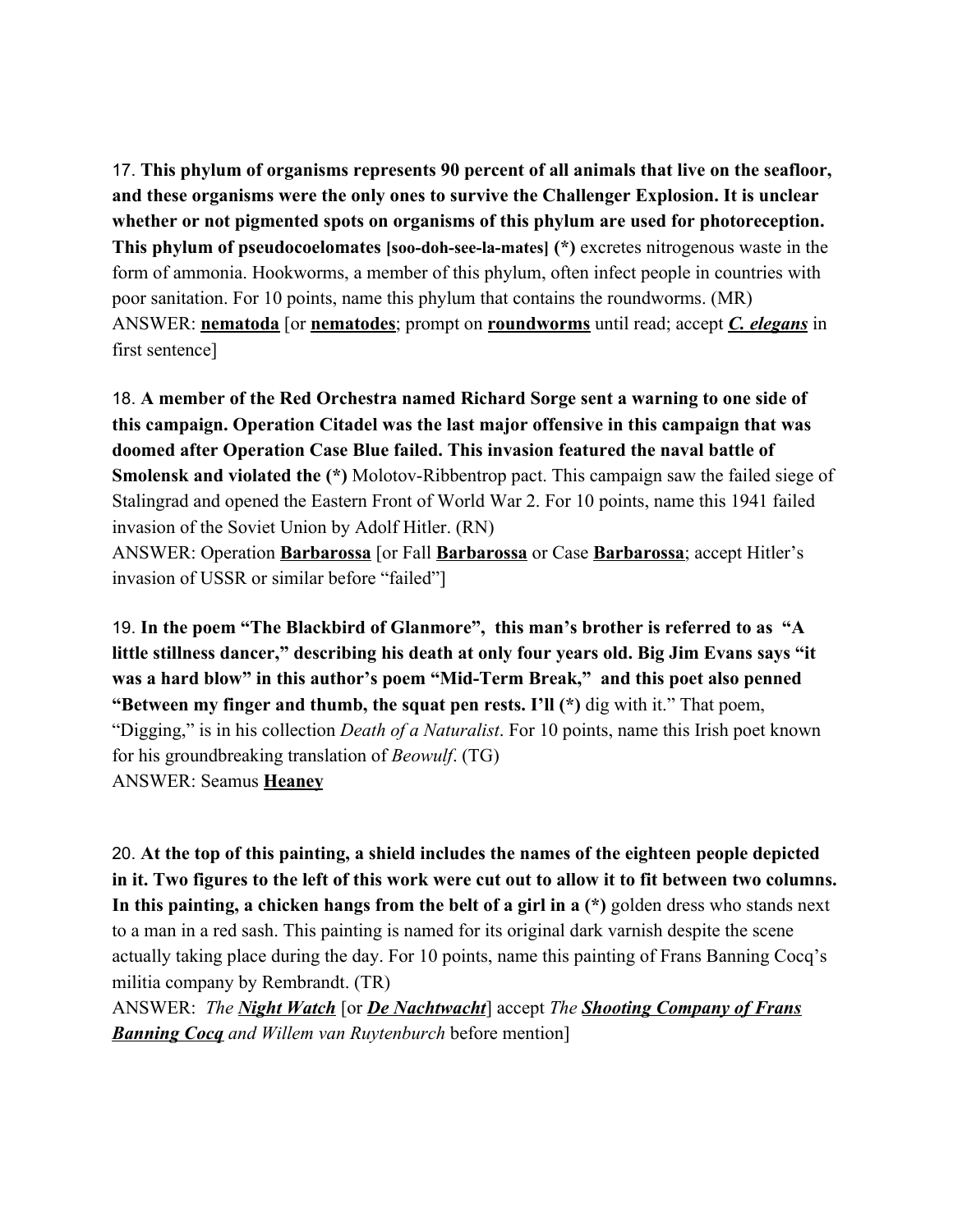#### **BONUSES**

1. For 10 points each, answer these questions about Gian Lorenzo Bernini. (PB)

[10] Bernini sculpted this statue depicting a figure who is about to throw a stone at his enemy. ANSWER: **David**

[10] Bernini is known for several of these ornamental creations in Rome. Some of these public works of his were titled *of the Triton*, *of the Bees*, and *of the Four Rivers*.

#### ANSWER: **fountains**

[10] This sculpture by Bernini depicts the Greek god of light and poetry pursuing his love interest, who is turned into a tree.

#### ANSWER: *Apollo and Daphne*

2. This group of plants is thought to have evolved during the carboniferous period. For 10 points each: (MR)

[10] Name these plants that have naked seeds and include the conifers and cycads.

#### ANSWER: **Gymnosperms**

[10] The only living species in this division of gymnosperms is the biloba. Its name comes from the Japanese for "silver apricot."

#### ANSWER: **Ginkgo**phyta

[10] The yew tree is a gymnosperm that produces this class of compound, which is now widely being used to treat solid tumor cancers.

#### ANSWER: **taxol**

3. A man in this novel shoots himself after realizing Dunya will not love him. For 10 points each: (GP)

[10] Name this novel in which a pawnbroker is killed with an axe, and Raskolnikov is persuaded to confess his crime.

#### ANSWER: *Crime and Punishment* (accept *Prestupleniye i nakazaniye*)

[10] This Russian author of *Crime and Punishment* also wrote *Notes from the Underground* and *The Brothers Karamazov.*

#### ANSWER: Fyodor **Dostoyevsky**

[10] In this Dostoyevsky novel, Prince Myshkin is fond of both Aglaya and Nastassya Filippovna, the latter of whom is killed by Rogozhin.

ANSWER: *The Idiot*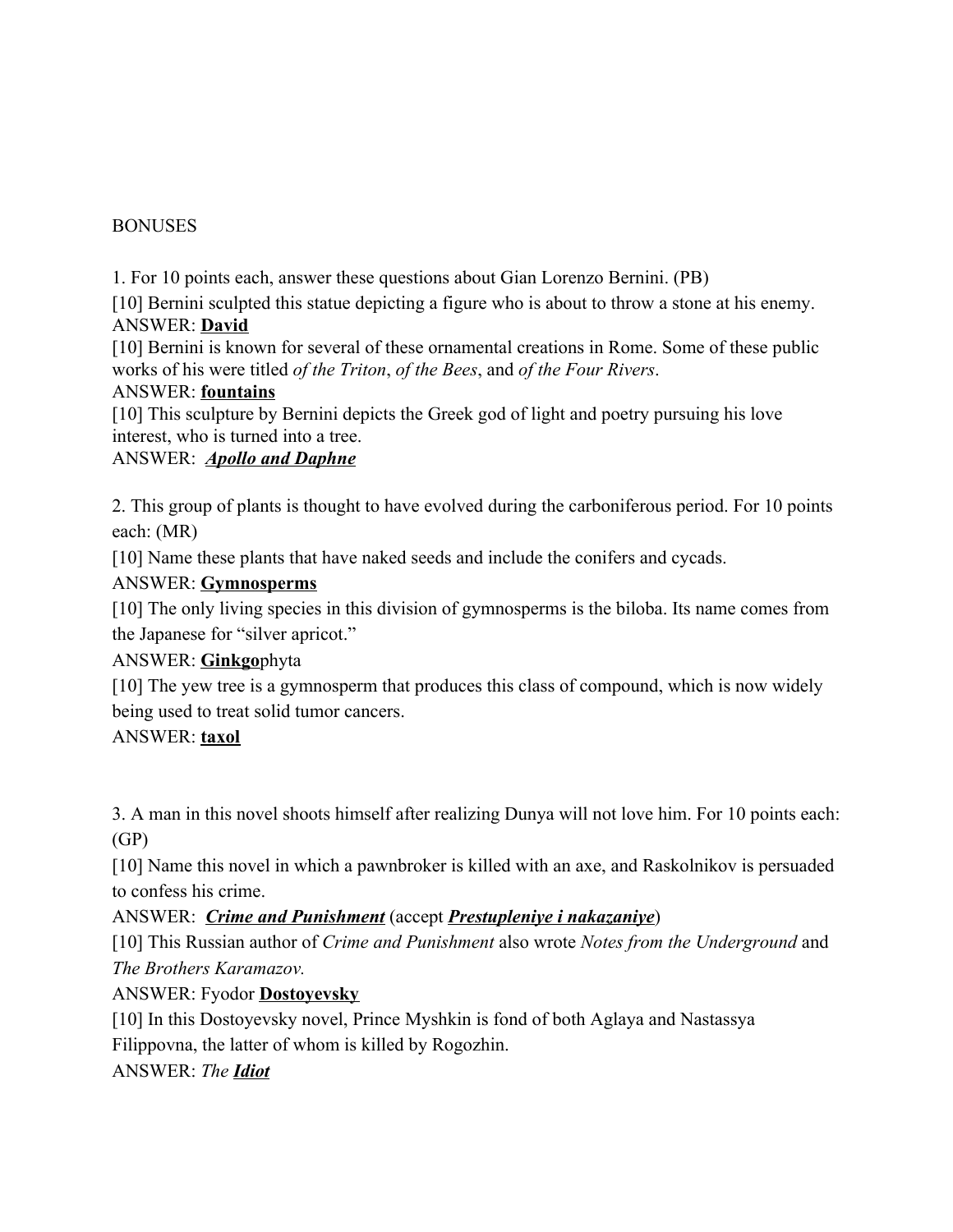4. This game's professional league officially debuted in January 2018, with the London Spitfire being named champions following the July playoffs. For 10 points each:(TR)

[10] Name this team-based shooter which won over 100 "Game of the Year" awards following its 2016 release. Controversy during its beta testing prompted a change in the victory pose of one of its most popular characters, Tracer.

### ANSWER: *Overwatch*

[10] During the Overwatch League playoffs, this network announced that it had acquired broadcasting rights for it. This network has begun to cover eSports in recent years, although it is better known for shows like *SportsCenter*.

ANSWER: *ESPN* [accept *Entertainment and Sports Programming Network*]

[10] *Overwatch* was developed and published by this company. They have previously supported eSports scenes for their other games, which include *Starcraft* and *Hearthstone*. ANSWER: **Blizzard** Entertainment [accept Activision **Blizzard**]

5. Share's in this man's largest company rose in price by 20 percent after he claimed he would take that company, Tesla Motors, private. For 10 points each: (MR)

[10] Name this South African business mogul and CEO of SpaceX.

ANSWER: Elon **Musk**

[10] SpaceX's BFR and Red Dragon Capsule are both designed to help humans travel to and land on this astronomical body.

ANSWER: **Mars**

[10] The Falcon 9 rocket launched in August 2017 tore a temporary hole in this layer of the atmosphere named for the charged particles found within it.

# ANSWER: **Ionosphere**

6. For 10 points each, name these Minimalist composers. (RN)

[10] This composer of five pieces titled *Imaginary Landscape* used the *I Ching* as inspiration for some of his works. He also composed *4'33"* [four thirty-three].

# ANSWER: John **Cage**

[10] This American minimalist wrote the "Portrait Trilogy," which contains *Einstein on the Beach*, *Satyagraha*, and *Akhnaten*.

ANSWER: Philip **Glass**

[10] This composer of *Music for 18 Musicians* and *Different Trains* frequently uses recorded interviews in his works.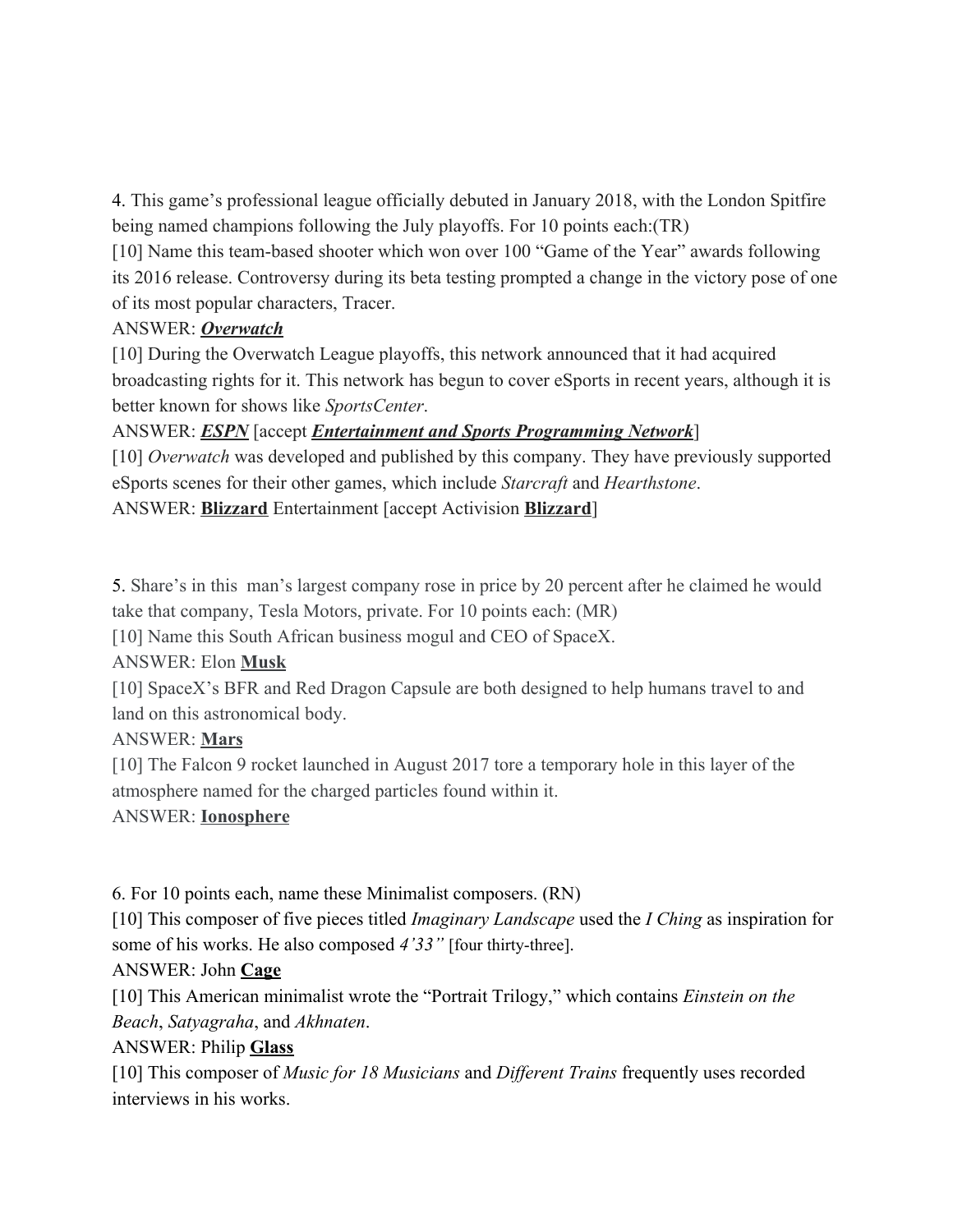#### ANSWER: Steve **Reich**

7. The title character of this work is forced to wear a red nose and shave his eyebrows. For 10 points each: (GP)

[10] Name this short story set in 2081 about an under-handicapped 14-year-old who escapes from jail, interrupts a news broadcast, and is finally shot.

#### ANSWER: "**Harrison Bergeron**"

[10] "Harrison Bergeron" is a story by this author. He also wrote about Billy Pilgrim in *Slaughterhouse-Five.*

#### ANSWER: Kurt **Vonnegut**

[10] Vonnegut also wrote this novel, in which John discovers ice-nine and learns of the religion Bokononism on the island of San Lorenzo.

#### ANSWER: *Cat's Cradle*

8. Hundreds of statues were carved from stone and set on platforms called ahu around the perimeter of an island to the west of Chile. For 10 points each: (TG)

[10] Rapa Nui is a name given both to this island and the language spoken by its native inhabitants.

ANSWER: **Easter** Island [accept **Isle de Pascua**]

[10] Those monolithic Easter Island statues were heads that are known by this name.

#### ANSWER: **moai**

[10] The arms of the moai rest against the body and are carved in this style with less depth into the sculpture than the torso and face.

ANSWER: **bas-relief** [prompt on "relief"]

9. For 10 points each, answer these questions about Civil War Battles.(PB)

[10] The plans for this 1862 battle were discovered in a cigarette box. Name this battle that took place in Maryland that included the single bloodiest day of the war.

#### ANSWER: Battle of **Antietam**

[10] A massive explosion set up the Battle of the Crater in a failed effort by the North to end this so called siege of a city protecting Richmond, Virginia.

#### ANSWER: Siege of **Petersburg**

[10] Confederate forces led by Braxton Bragg defeated Union forces led by William Rosecrans in this 1863 battle fought in Georgia near Chattanooga, Tennessee.

ANSWER: Battle of **Chickamauga**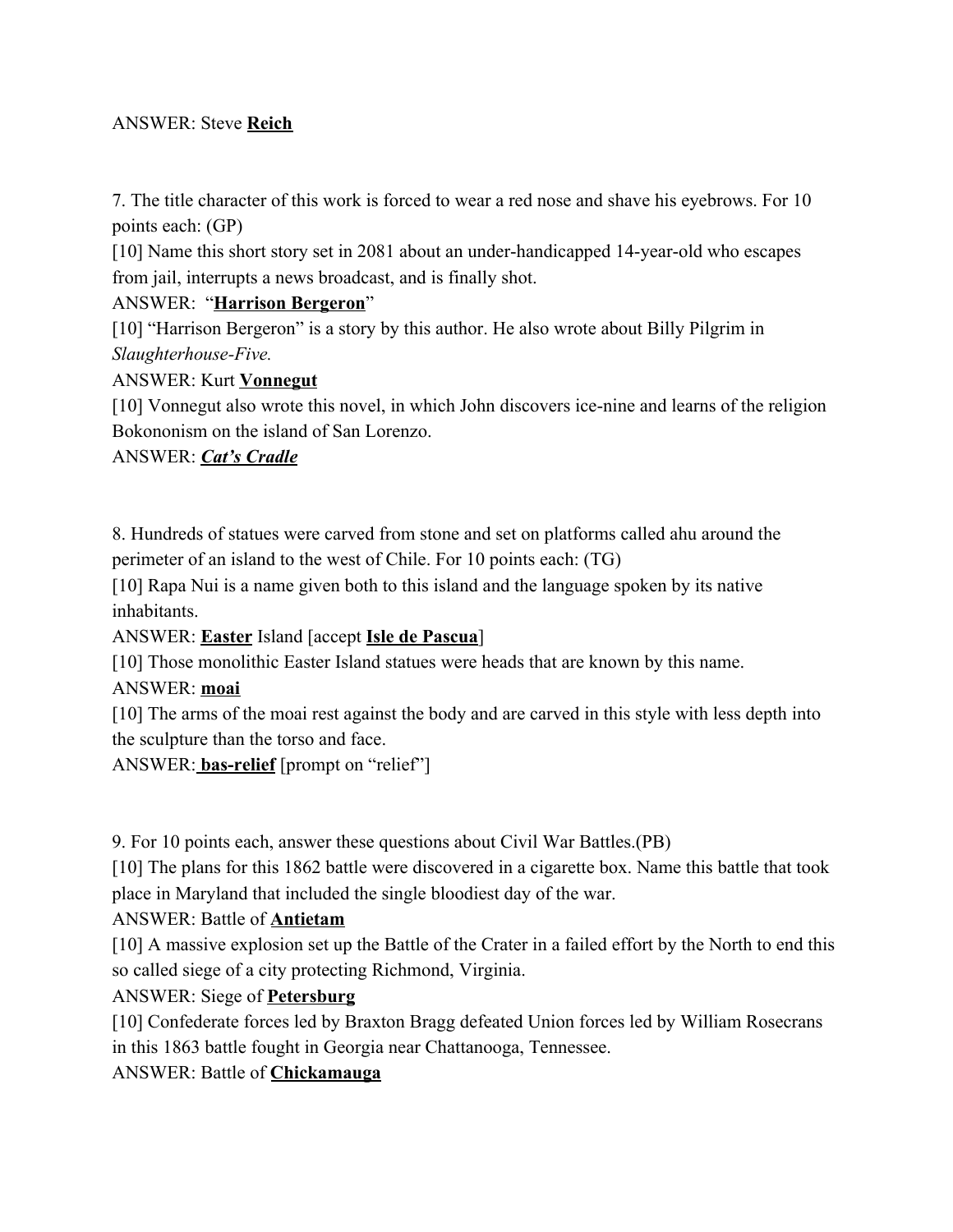10. For 10 points each, answer these questions about the apex of Chinese culture.

[10] This dynasty that ruled China from AD 618 to 907 was renowned for cultural achievements such as the poetry of Li Bai and Du Fu. (PB)

ANSWER: **Tang** Dynasty

[10] This female emperor interrupted the Tang dynasty after the death of Gaozong and ruled as the only female emperor in Chinese history.

ANSWER: Empress **Wu** [accept **Wu** Zetian, **Wu** Hou, **Wu** Mei Niang, or **Wu** Zhao]

[10] This rebellion during the Tang Dynasty was led by a Turkish general and established a competing dynasty called the Yan Dynasty.

ANSWER: **An Lushan** Rebellion

11. In one notable experiment on this phenomenon, participants were told to match lines of equal lengths, and some participants were told to intentionally choose wrong answers. For 10 points each: (OK)

[10] Name this principle, defined as matching attitudes, beliefs and behaviors to social norms. ANSWER: **conformity**

[10] The aforementioned experiment was conducted by Solomon Asch, who is often associated with this school of psychology. It focuses on the difference between perception and reality. ANSWER: **gestalt**

[10] Another experiment that detailed the effects of conformity was this one, in which participants were split into two groups and quickly fell into their assigned roles of prisoners and guards.

ANSWER: **Stanford Prison** experiment

12. In 1959, a treaty was signed that prevented militarization of this area. For 10 points:(PB) [10] Name this fifth largest continent in the world which is also home to the geographic south pole.

# ANSWER: **Antarctica**

[10] The tallest mountain in Antarctica is this mountain, which was named after a representative from Georgia.

# ANSWER: **Vinson Massif**

[10] Antarctica is home to this waterfall which flows with iron oxide-tainted saltwater and receives it name from its distinctive red color.

# ANSWER: **Blood** Falls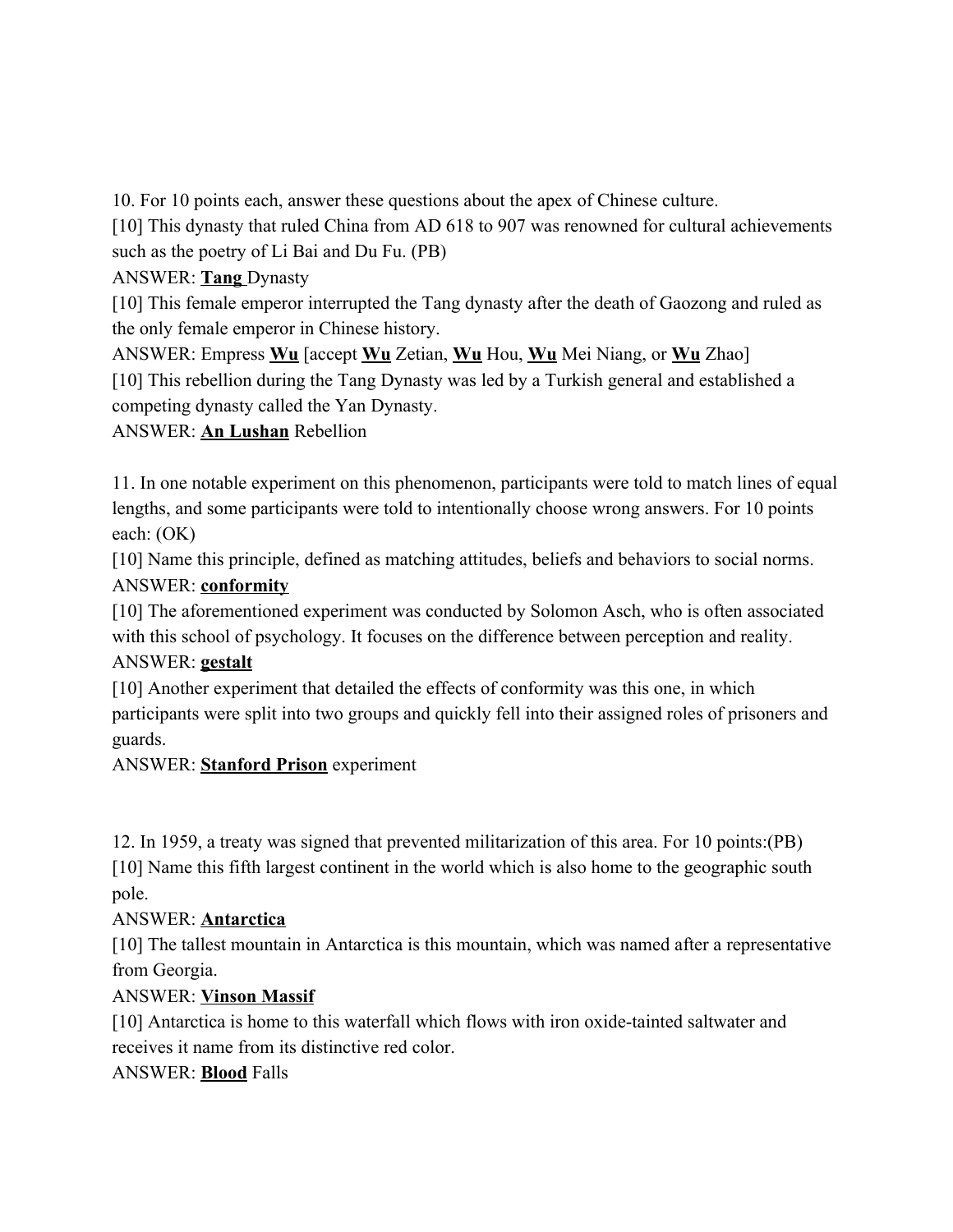13. Many African cultures have shared stories about this trickster god. For 10 points each: (TG) [10] Nyame agrees to give this god all of the stories in the world as long as he captured several creatures such as Onini the python that were plaguing the people.

# ANSWER: **Anansi**

[10] Anansi often appeared as a human but is best known for taking this form.

# ANSWER: **Spider**

[10] Anansi once tangled with this creation in a story that was a forerunner to a similar story featuring Brer Rabbit and Brer Fox.

# ANSWER: **Tar Baby**

14. For 10 points each, answer the following about a period of French History that followed the Reign of Terror. (RN)

[10] After the Reign of Terror, France was led by this 5-member committee. It was established by the Constitution of Year III.

# ANSWER: The **Directory**

[10] The Directory replaced this body led by Maximilien Robespierre which served as the governing body during the reign of Terror.

# ANSWER: **Committee of Public Safety**

[10] The Directory was eventually overthrown by this man during the Coup of 18 Brumaire. ANSWER: **Napoleon Bonaparte**

15. Three wars were fought in the 19th century in this country in the name of British Imperialism. For 10 points each: (TG)

[10] Name this country home to the Irrawaddy Delta. Rangoon was the hub of the British-ruled "Lower" portion of this country.

# ANSWER: **Burma** [or **Myanmar**]

[10] This on again/off again capital of Burma was considered its cultural center and titles one of Rudyard Kipling's' best known poems.

# ANSWER: **Mandalay**

[10] Burma was occupied by this country during World War II. This country established a puppet government led by Ba Maw.

# ANSWER: **Japan**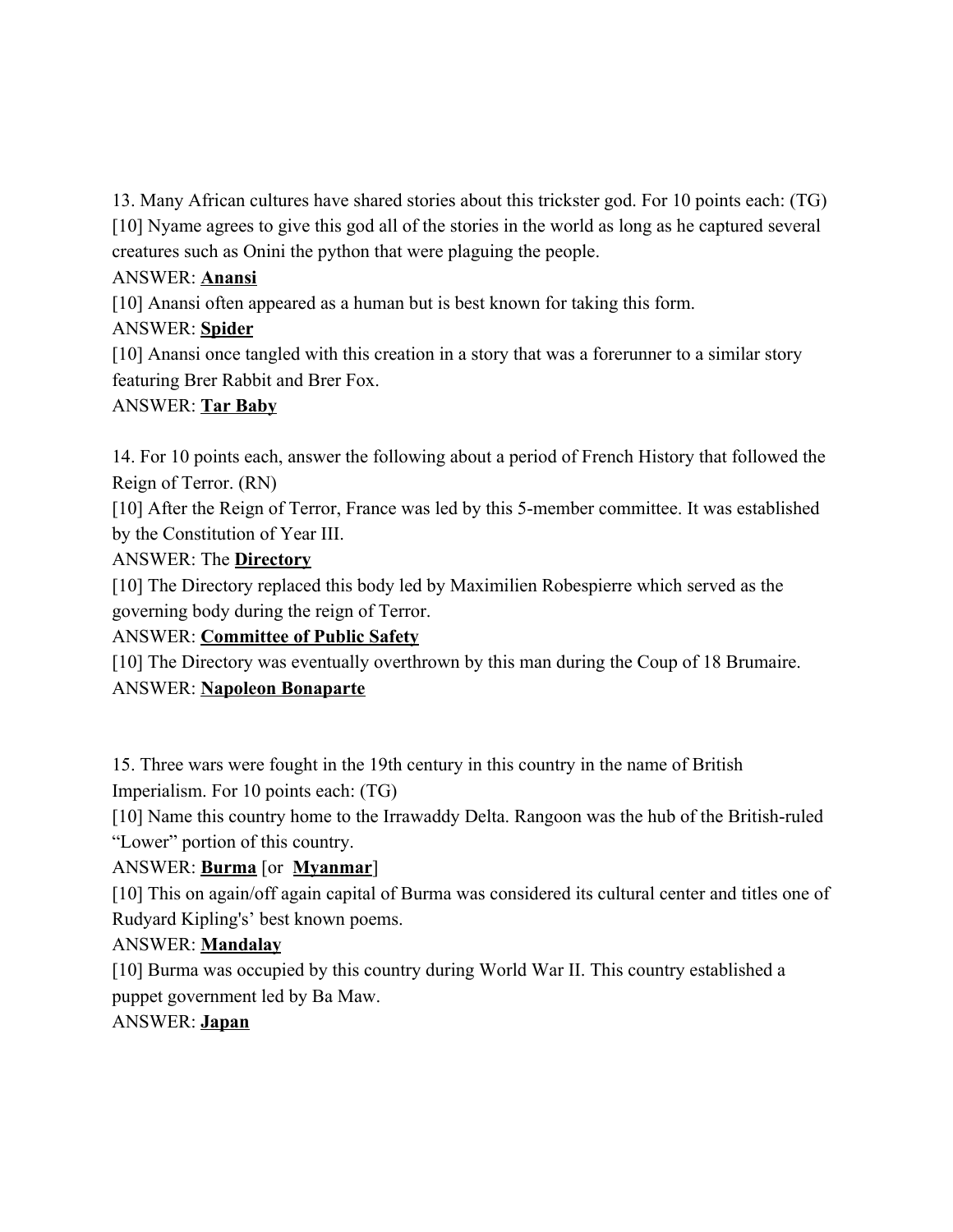16. This element was discovered by William Gregor and named after the predecessors of the Olympians. For 10 points each: (AP)

[10] Name this element, alloys of which are often used in the construction of aircraft due to its light weight.

#### ANSWER: **Titanium**

[10] Titanium dioxide is primarily used for creating pigments of this color, often found in paint and sunscreen.

### ANSWER: **White**

[10] This is the main process used to produce titanium. It largely replaced the previous Hunter Process.

ANSWER: **Kroll** Process

17. This poem mentions ¨her bright body. Her infinite eyes¨ after declaring ¨the night wind revolves in the sky.¨ For 10 points each: (GP)

[10] Name this Pablo Neruda poem that says ¨I loved her, and sometimes she loved me too¨ after giving the title statement.

### ANSWER: "**Tonight I Can Write the Saddest Lines**"

[10] Neruda was mentored by this poet of *The Sonnets of Death* who was the first Latin American recipient of the Nobel in Literature.

ANSWER: Gabriela **Mistral** [accept Lucila **Godoy y Alcayaga**]

[10] Neruda and Mistral were from this South American country with capital at Santiago. ANSWER: **Chile**

18. This play centers on the Clitheroe family, and their experiences during the Easter Rising. For 10 points each: (OK)

[10] Name this play, the third of a trilogy that also includes *The Shadow of a Gunman* and *Juno and the Paycock*.

# ANSWER: *The Plough and the Stars*

[10] *The Plough and the Stars* is by this Irish author, who was a committed socialist and whose other works include *Cock-A-Doodle Dandy.*

# ANSWER: Sean **O'Casey**

[10] The aforementioned trilogy is titled for this city, O'Casey's birthplace and the location of the Easter Rising. It also titles a James Joyce short story collection.

# ANSWER: **Dublin**